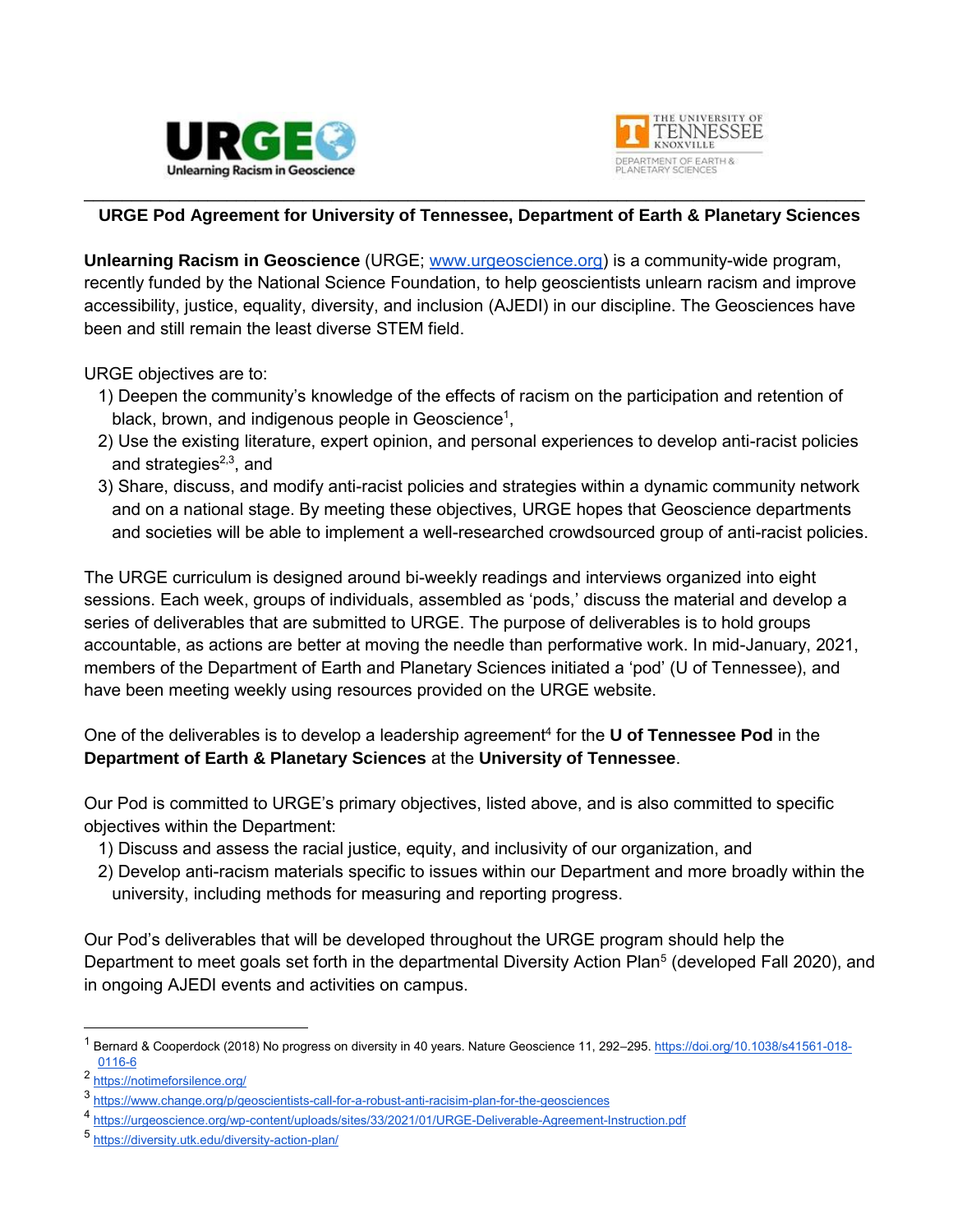Our U of Tennessee Pod has the following meetings and deliverables scheduled, connected with each of the eight URGE Session themes:

| <b>Session</b><br><b>Number</b> | <b>Session</b><br><b>Dates</b> | <b>Topic</b>                       | <b>Session Subtitle</b>                                                | <b>Deliverables</b>                                    | <b>Interview Day</b>            | <b>Pod Meeting dates</b><br>and times  |
|---------------------------------|--------------------------------|------------------------------------|------------------------------------------------------------------------|--------------------------------------------------------|---------------------------------|----------------------------------------|
| $\mathbf{1}$                    | $1/18 -$<br>1/29               | Racism and<br><b>Definitions</b>   | Defining the Words we<br>Use                                           | Group Norms &<br>Leadership Agreement                  | Jan 25th,<br>$5:30 - 6:30$ pm   | Jan 29, 2-3 pm                         |
| $\overline{2}$                  | $2/1 -$<br>2/12                | Racism and<br><b>Individuals</b>   | What is my place in all<br>of this?                                    | Policy for Dealing with<br>Complaints & Pod<br>Picture | Feb 8th,<br>$5:30 - 6:30$ pm    | Feb 5, 2-3 pm $+$<br>Feb 12, 2-3 pm    |
| 3                               | $2/15 -$<br>2/26               | Racism and<br><b>History</b>       | Where are we as the<br>qeosciences?                                    | Statistical Analyses of<br>Program and Its History     | Feb 22nd.<br>$5:30 - 6:30$ pm   | Feb 19, 2-3 pm +<br>Feb 26, 2-3 pm     |
| 4                               | $3/1 -$<br>3/12                | Racism and<br><b>Justice</b>       | The Long-Lasting<br>impacts of Racism in<br>Geoscience                 | Policies for Working with<br>Communities of Color      | March 8th,<br>$5:30 - 6:30$ pm  | March 5, 2-3 pm +<br>March 12, 2-3 pm  |
| 5                               | $3/15 -$<br>3/26               | Racism and<br><b>Accessibility</b> | Breaking Down the<br>Barriers in our<br>Discipline                     | Admissions and Hiring<br>Policies                      | Mar 22nd,<br>$5:30 - 6:30$ pm   | March 19, 2-3 pm +<br>March 26, 2-3 pm |
| 6                               | $3/29 -$<br>4/9                | Racism and<br><b>Inclusivity</b>   | Building an Anti-Racist<br>and Inclusive<br>Community                  | Lab and Field Code of<br>Conduct                       | April 6th,<br>$5:30 - 6:30$ pm  | April 2, 2-3 pm +<br>April 9, 2-3 pm   |
| $\overline{7}$                  | $4/12 -$<br>4/23               | Racism and<br><b>Self Care</b>     | Taking Care of<br>Ourselves in the Face<br>of Racism                   | Asset Map of Resources<br>to Combat Racism             | April 19th,<br>$5:30 - 6:30$ pm | April 16, 2-3 pm +<br>April 23, 2-3 pm |
| 8                               | $4/26 -$<br>5/7                | Racism and<br>Accountability       | How do we keep<br><b>Ourselves Accountable</b><br>to Anti-Racist Work? | Accountability Program                                 | May 3rd,<br>$5:30 - 6:30$ pm    | April 30, 2-3 pm +<br>May 7, 2-3 pm    |

At present, the U of Tennessee Pod membership already includes Department leadership (e.g., Interim Department Head, Associate Department Head, Director of Graduate Studies, etc.). These positions are listed below with the names of the Pod participants. Consequently, every Pod meeting will have leadership in attendance. A future goal, which will be discussed during Session 3, will be to invite members of the College and Graduate School leadership, such as the Dean or Associate Deans, to at least one if not more future Pod meetings, and no later than a month after the end of the completed URGE program.

Signature **Date** Date Signature **Date Date** Annette Summers Engel Digitally signed by Annette Summers Engel DN: cn=Annette Summers Engel, o=University of Tennessee, ou=Department of Earth and Planetary Sciences, email=aengel1@utk.edu, Date: 2021.02.12 17:34:32 -05'00' 2/15/2021<br>2/15/2021

Molly McCanta Pod Co-Leader Molly McCanta Digitally signed by Molly McCanta Date: 2021.02.15 11:47:41 -05'00'

**Edmund** Perfect

Digitally signed by Edmund Perfect Date: 2021.02.15<br>10:19:06 -05'00'

2/15/2021

Annette S. Engel **Edmund Perfect** Pod Leader **Interim Department Head**